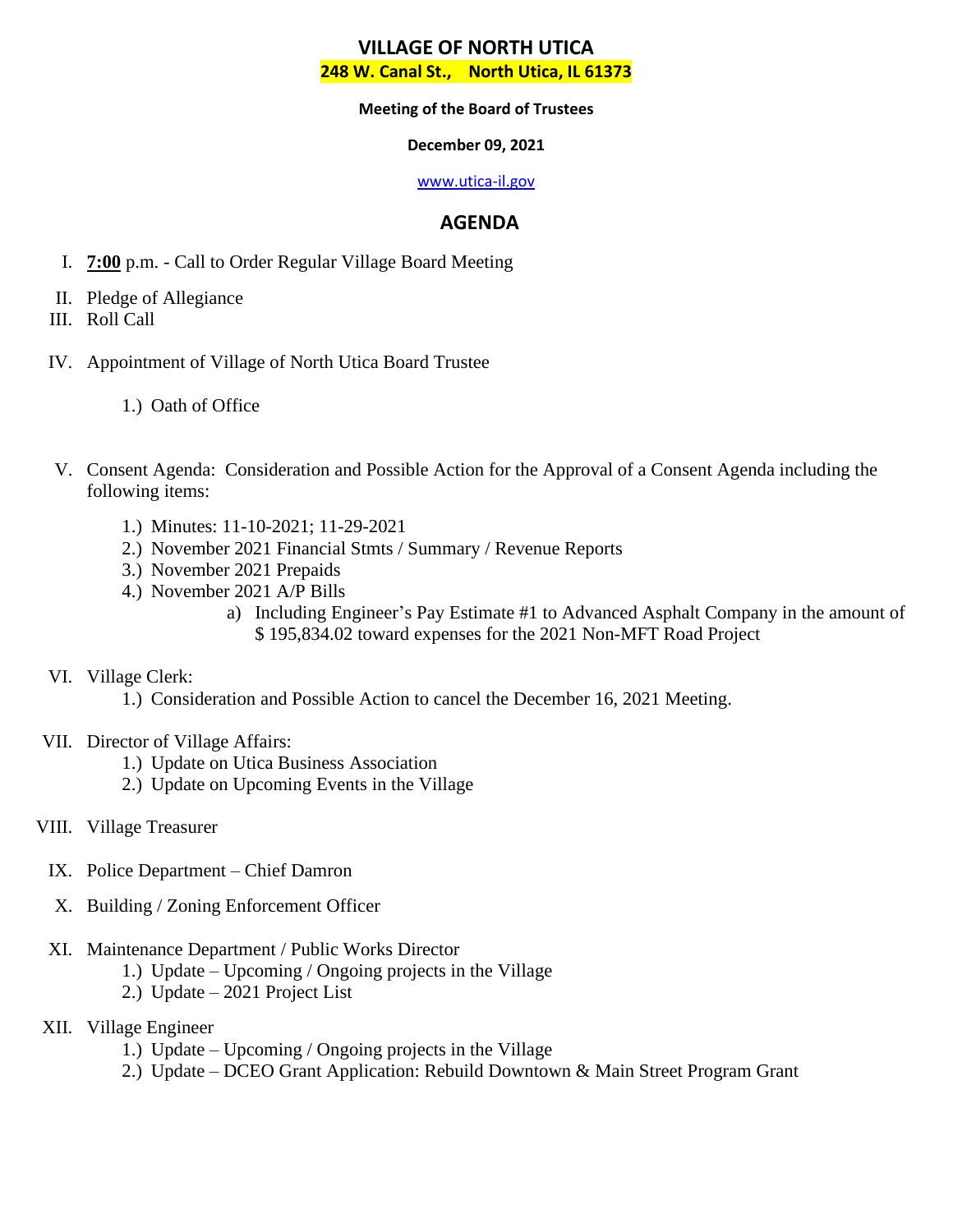#### **Meeting of the Board of Trustees**

### **December 09, 2021**

#### [www.utica-il.gov](http://www.utica-il.gov/)

## XIII. Village Attorney:

1.) Consideration and Possible Action on an Ordinance to Authorize the Village President and Village Engineer to Finalize and Accept Ridgeview Estates Subdivision in the Village of North Utica

## XIV. Village President:

- 1.) Discussion regarding the Seasonal Outdoor Dining Program on Mill St. in the Village of North Utica
	- a) Consideration and Possible Action to Amend the Outdoor Dining Ordinance regarding a Seasonal Schedule

## XV. Committee / Trustee Reports:

- 1.) Updates from Committees:
	- a) Village of North Utica Governmental Affairs Committee
	- b) Village of North Utica Fire & School Liaison Committee
	- c) Village of North Utica Zoning Ordinance Review Committee
- 2.) Trustee Reports
- XVI. Public Comment

## XVII. Executive Session

- 1.) The appointment, employment, compensation, discipline, performance or dismissal for specific employees
- 2.) Pending Litigation
- 3.) Purchase/Sale/Lease of Real Property
- XVIII. Possible Action regarding Executive Session items
	- 1.) The appointment, employment, compensation, discipline, performance or dismissal for specific employees
	- 2.) Pending Litigation
	- 3.) Purchase/Sale/Lease of Real Property

XIX. Adjournment Posted 12-07-2021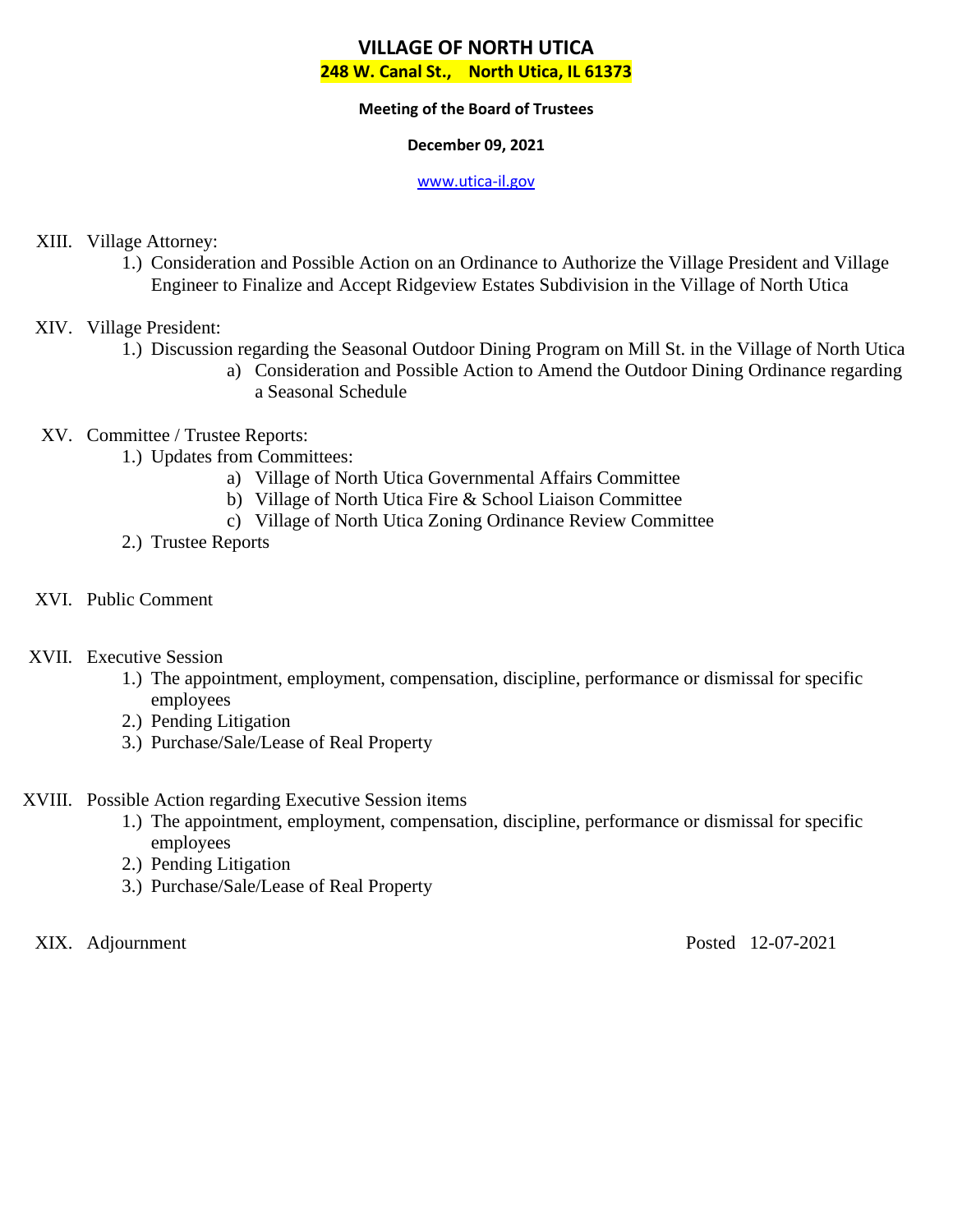#### **Meeting of the Board of Trustees**

### **December 09, 2021**

#### [www.utica-il.gov](http://www.utica-il.gov/)

## MINUTES

At 7:00 pm the Meeting was called to Order by Village President David Stewart who then led the Pledge of Allegiance. Village Clerk Laurie Gbur recorded the meeting attendance. Present at the meeting were Trustees Nate Holland, Mary Pawlak, Debbie Krizel and Jim Schrader. Also present were Village Attorney Herb Klein, Village Engineer Kevin Heitz, Director of Village Affairs Jamie Turczyn, Village Treasurer Jill Margis, Police Chief Rodney Damron and Public Works Director / Zoning Enforcement Officer Curt Spayer. Trustee John Schweickert was absent from the meeting.

Mayor Stewart welcomed everyone to the new Village Hall Administrative Building. He stated, "the building looks really nice and everyone is excited to move the Village Administrative Office to the new location". He then thanked several people and businesses for their efforts on the completion of the building renovations including Cetwinski Construction Co., Streator Decorators, Ficek Electric, Johns Sales & Service, Director of Village Affairs Jamie Turczyn, Village Engineer. Mayor Stewart also thanked Waltham School Board and Utica Public Library. The gymnasium is already being utilized as a recreation center and it is available to residents of the community and travel basketball teams. The Village is also sponsoring a new community youth basketball program beginning in January 2022. Also, two of the offices located at the north end of the building have been leased and they will be utilized by the Heritage Corridor Visitors Center. Mayor Stewart then reminded everyone that following the meeting, tours of the building would be available.

Appointment of Village of North Utica Board Trustee: Mayor Stewart spoke about the appointment of a new Village Board Trustee to fill the role for the remaining term of former Trustee Ron Pawlak who recently passed away. It was motioned by Trustee Krizel, seconded by Trustee Holland to approve the Appointment of Kylie Mattioda to the Office of Village Board Trustee.

4 Yes 1 Absent (Schweickert) Motioned Carried

Village Clerk Gbur then administered the Oath of Office to Trustee Mattioda.

Consent Agenda: It was motioned by Trustee Pawlak, seconded by Trustee Schrader to approve the Consent Agenda as follows:

- 1.) Minutes: 11-10-2021; 11-29-2021
- 2.) November 2021 Financial Stmts / Summary / Revenue Reports
- 3.) November 2021 Prepaids
- 4.) November 2021 A/P Bills
	- a) Including Engineer's Pay Estimate #1 to Advanced Asphalt Company in the amount of \$ 195,834.02 toward expenses for the 2021 Non-MFT Road Project

5 Yes

1 Absent (Schweickert) Motion Carried

Village Clerk: It was motioned by Trustee Krizel, seconded by Trustee Schrader to Cancel the December 16, 2021 Committee and Planning Commission meetings.

5 Yes 1 Absent (Schweickert) Motion Carried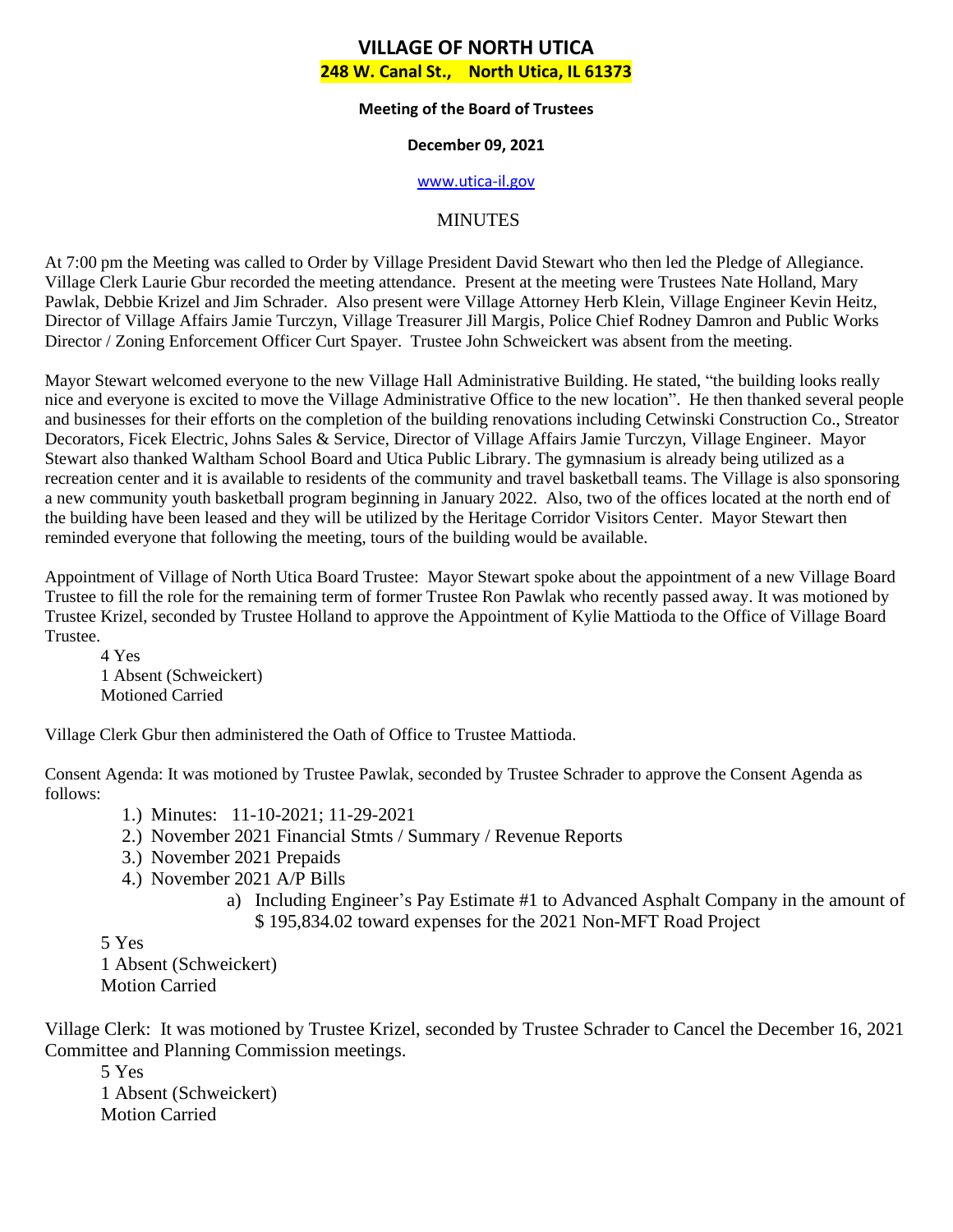#### **Meeting of the Board of Trustees**

### **December 09, 2021**

#### [www.utica-il.gov](http://www.utica-il.gov/)

## MINUTES

Director of Village Affairs: Director Turczyn provided a brief update on events held in the Village. The annual UFPD Santa Parade will be held on Saturday, December 18, 2021. The annual Winter Wine Walk will be held on February 12, 2022. The Christmas in the Village was a nice event this year and the turnout was good.

Village Treasurer: NONE

Police Department: Chief Damron Stated that it was a busy fall season for the department; there will be a little break in events after the Santa Parade.

Building / Zoning Enforcement Officer: Thee

Maintenance Department: Public Works Director Curt Spayer provided an update on the ongoing projects in the Village.

Spayer stated that the trucks are ready to go for the plow season although the new salt spreader has not come in yet.

The department has also been working on the completion of the 2021 Project List.

Village Engineer: Village Engineer Kevin Heitz provided an update on the ongoing projects in the Village Rt. 6 & Rt. 178 Intersection Utility Relocation – D. Construction is working to complete the utility relocation.

DCEO Grant Application: Rebuild Downtown & Main Street Program Grant – Engineer Heitz, Mayor Stewart and Clerk Gbur provided a brief update on the Grant Application. There seems to be a lot of interest in the project. We have received approx. 50 letters of support from residents, businesses and organizations as well as a couple of letters from small business owners that are interested in leasing a space. Engineer Heitz is finalizing the engineering design and NCICG is putting the application together. The application is due in January and the recipients of the Grant Award will be chosen in April 2022.

Village Attorney: Attorney Klein spoke about Ridgeview Subdivision. This was a subdivision that began development back in the 90's and now, in 2021, there are several houses and a beautiful municipal park and the subdivision is almost complete. It was then motioned by Trustee Holland, seconded by Trustee Krizel to accept improvements made in Ridgeview Estates Subdivision in the Village of North Utica, subject to the Village Engineer's final review. ORD 2021-40

5 Yes 1 Absent (Schweickert) Motion Carried